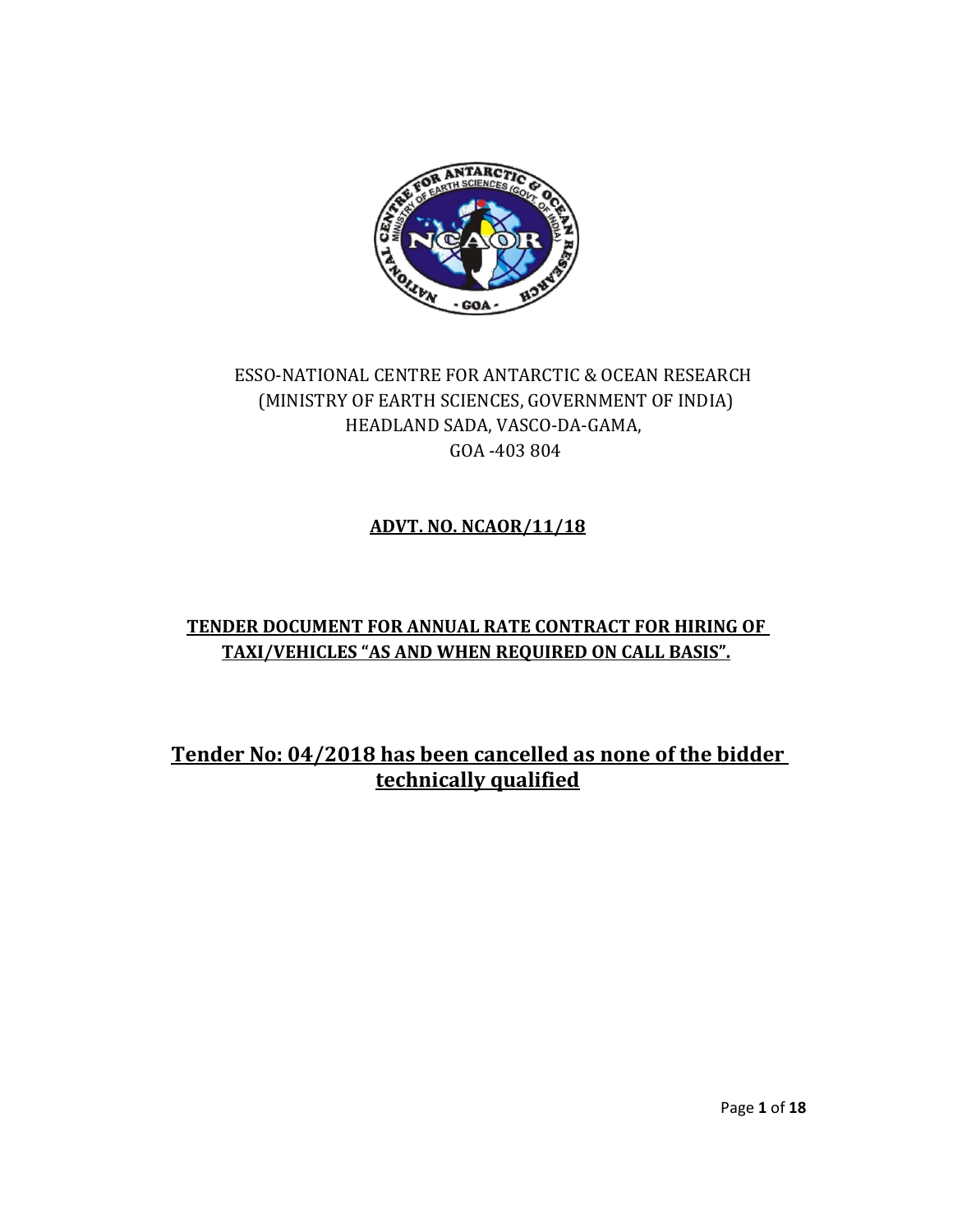# ई.एस.एस.ओ. - राष्ट्रीय अंटार्कटिक एवं समुद्री अंनुसंधान केन्द्र ESSO - NATIONAL CENTRE FOR ANTARCTIC AND OCEAN RESEARCH

(पृथ्वी विज्ञान मंत्रालय के अधिन स्वायत्तशासी संस्थान, भारत सरकार) (An Autonomous Society under the Ministry of Earth Sciences)

Sealed tender under single bid system are invited for annual rate contract of hiring of taxis/vehicles on "As and when required on call basis.

| Services                                                               | Annual rate contract of hiring of taxis/vehicles on "As<br>and when required on call basis                              |
|------------------------------------------------------------------------|-------------------------------------------------------------------------------------------------------------------------|
| Advt. No.                                                              | NCAOR/11/18                                                                                                             |
| Division                                                               | Administration                                                                                                          |
| Amount of EMD                                                          | Rs. 30,000/- in the form of a bank Demand Draft in<br>favour of NCAOR, payable at Goa                                   |
| Closing Date and Time<br>for tender submission,<br>place of submission | 05.03.2018 by 17.00 pm<br>Tender Box kept at Administration Division, NCAOR,<br>Headland Sada, Vasco Da Gama Goa 403804 |
| Date and time of<br>opening tender                                     | 06.03.2018 by 11.00 AM                                                                                                  |
| Bid validity upto                                                      | 30.06.2018                                                                                                              |

#### **TABLE OF CONTENTS**

| Sl. No. | Description                         | Remarks      | Page No. |
|---------|-------------------------------------|--------------|----------|
|         | Introduction, Eligibility and Terms |              |          |
|         | & Conditions                        | Annexure-I   | $3-11$   |
|         |                                     |              |          |
| 2       | Particulars of Tenderer             | Annexure-II  | 12       |
|         |                                     |              |          |
| 3       | Details of taxis/vehicles           | Annexure-III | 13       |
|         |                                     |              |          |
|         | Price Bid Format                    | Annexure-IV  | 14-18    |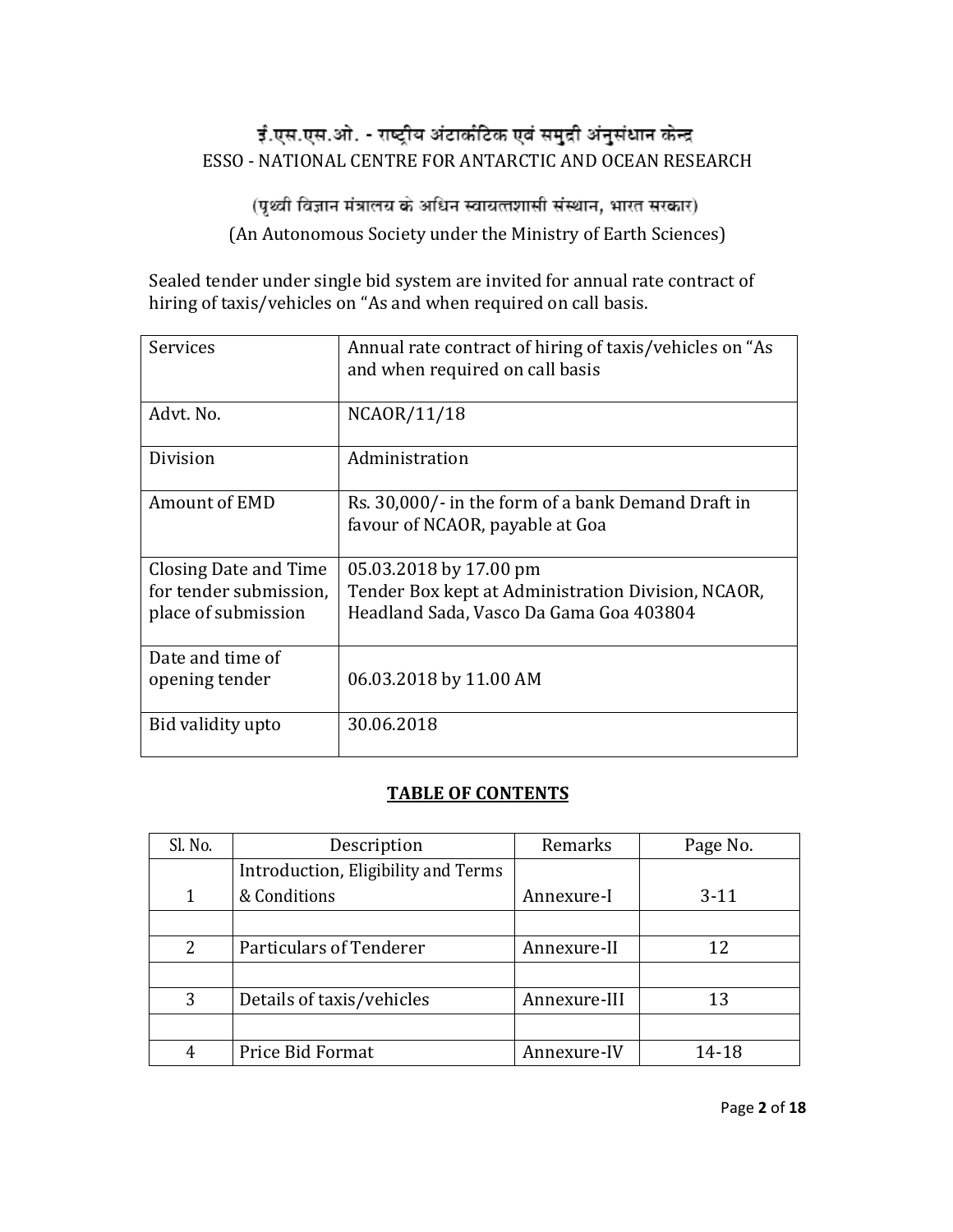ESSO- National Centre for Antarctic and Ocean Research (NCAOR) is India's premier R&D institution responsible for the country's research activities in the polar and Southern Ocean realms. Major activities of the Centre are Indian Scientific Expedition to Antarctica, Arctic Research & Expedition, Himalaya Research, Southern Ocean Expedition & Research etc. Hiring of taxi/vehicles required in connection with various meetings, workshops, training programmes, visit of VIPs etc during the year.

## **(1) Definition of As and When Requirement on call basis:**

(a) The Contractor shall arrange the taxi/vehicles as per NCAOR requirement within one hour from receiving the instruction by the concerned officer/official of NCAOR via any communication mode i.e. telephone/mail/sms/whatsapp, etc. He shall coordinate with the guest and supply the vehicle accordingly as per requirement.

(b) The driver should report at NCAOR security gate on his arrival.

(c) More than one vehicle on any particular day or days can be hired as per the requirement of NCAOR. Accordingly, the contractor should arrange the vehicles as per the requirement.

(d) The quantum of requirement of vehicles may increase or decrease during the period of contract at the same rate and terms & conditions.

## **(2) Eligibility Criteria:**

Bidders should meet the following eligibility criteria to qualify the tender:

(a) The bidder should be taxi contractor/individual owner who should have at least one vehicles of Wagon-R/SwiftD'zire/Ertiga/Etios/Innova/Xylo/Scorpio/XUV 500/CorolaAltis/Honda City registered in his name or bidder's company/agency name as taxi.

Page **3** of **18** (b) The registered vehicle of above model and its make year should not be earlier than 2013. Self-attested copy of valid registration document and PUC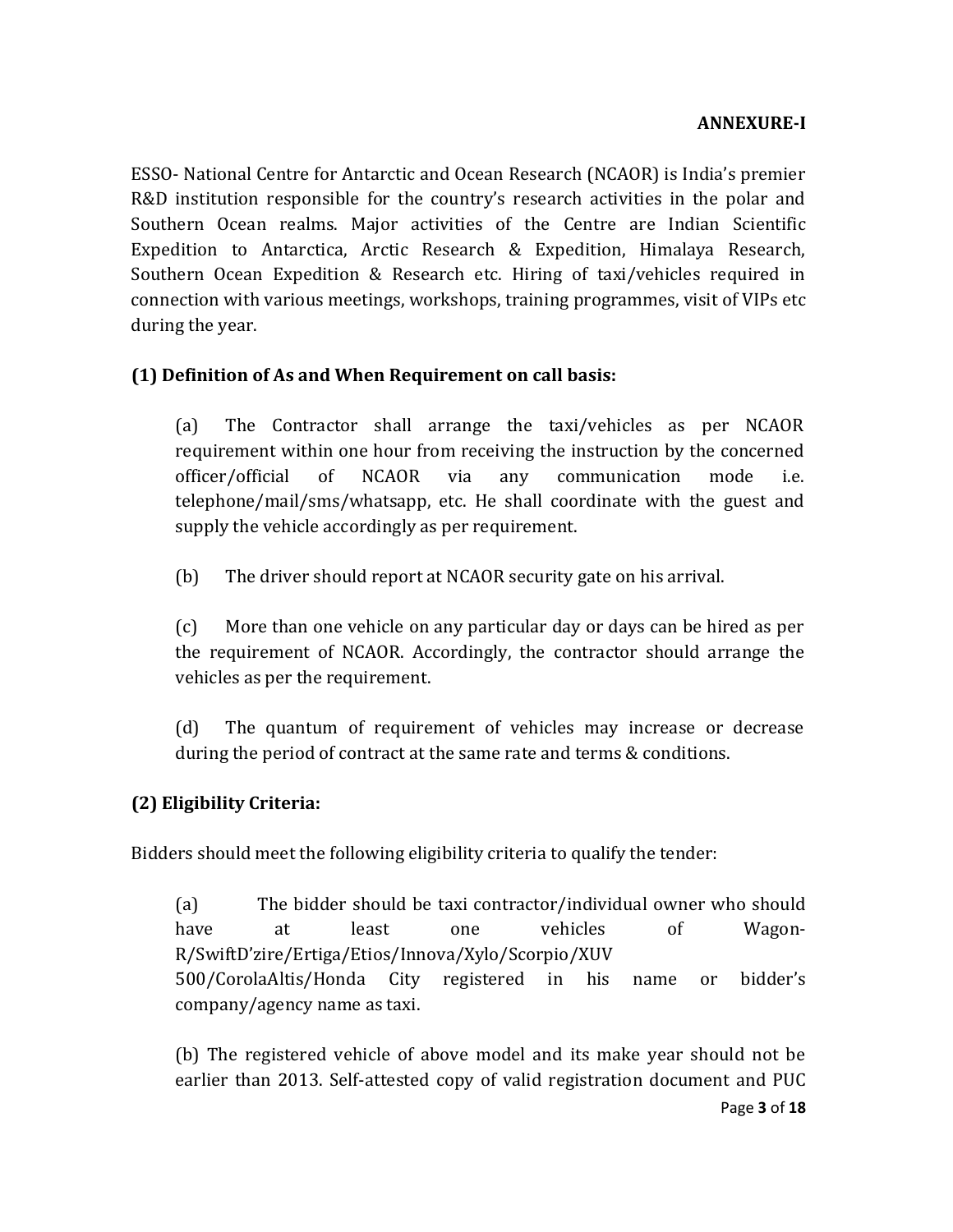for the same should be enclosed along with the tender.

(c) The Individual/Agency must have a minimum of two years' experience in supplying taxies to Public Sector Companies/Banks/Central or State Government Departments or reputed organizations. Proof of at least two contracts relating to supplying of taxi services to Central Government/State Governments/PSUs/Bank/reputed Organization in last three years ending 31/12/2017 along with self-attested copies of the supply/work order be enclosed with the tender document.

(d) Self-Certificate that the firm has not been blacklisted by any Central Government Department/Ministries/PSU's/Banks, etc. should be enclosed.

(e) Self-certified copy of the PAN card allotted to bidder shall be attached with the Bid/tender document.

### **(3) Period and term of Contract:**

The contract is initially for the period of one year from the date of award of work. The rates will remain unchanged during period of contract for a period of one year. Upward change in rates will not be considered due to any hike in petrol/diesel prices or any other additional tax during the period of contract. The contract is extendable for two more years on yearly basis with same rates and terms and conditions based on satisfactory performance assessed by NCAOR.

## **(4) Earnest Money Deposit (EMD)**

(i) The tender document should be accompanied by Rs. 30,000/- in the form of a bank Demand Draft in favour of NCAOR, payable at Goa as an Earnest Money Deposit (EMD) for bidders. The tender without EMD in the prescribed form shall be rejected.

(ii) The EMD of unsuccessful tenderers will be refunded within 15 days of award of contract to successful bidder.

(iii) The EMD of the tenderer shall be forfeited to NCAOR without prejudice to any other rights or remedies under the following circumstances: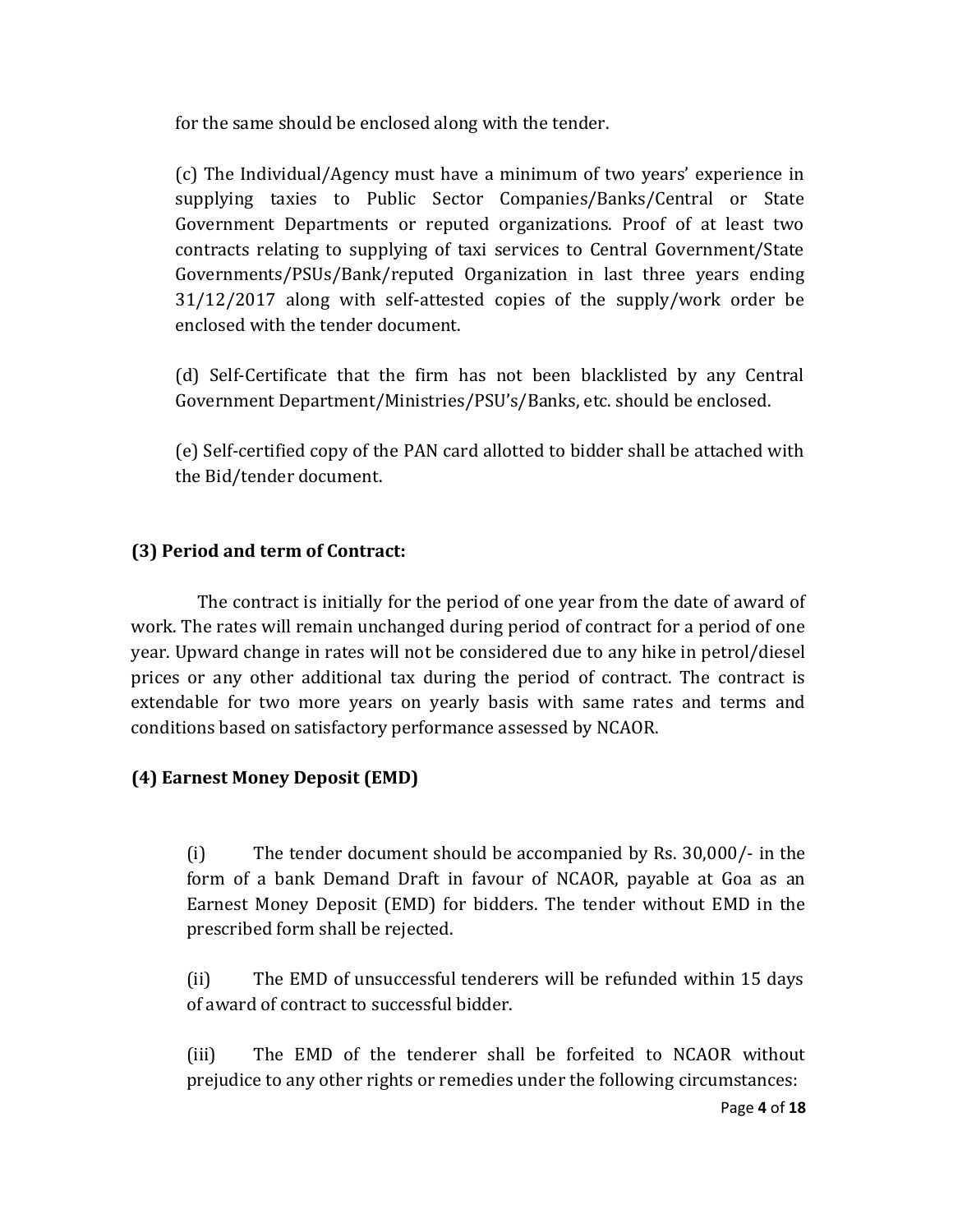a) If, a tenderer withdraws his tender during the tender validity period as specified in the tender document.

b) If, after acceptance of the tender, the tenderer fails to take up the job.

c) If, the successful tenderer fails to sign the contract in accordance with the terms and conditions of the contract.

d) If, after acceptance of this tender, the successful tenderer fails to commence the work within the specified time period.

## **5. Security Deposit(SD):**

The EMD of the successful bidder would be converted as Security Deposit. No interest shall be payable by NCAOR on the Security Deposit & EMD. Security Deposit shall be returned to the contractor after successful completion of the work. The successful bidder fails to comply obligations of Work Order in that case 100% of the Security Deposit will be forfeited.

#### **6. Forfeiture of Security Deposit:**

(i) If the services by a successful tenderer/party are withdrawn during the middle of the contractual period,

(ii) If the tenderer fails to provide the satisfactory service to NCAOR during the contractual period,

(iii) If any of the information & documents furnished by the tenderer is found to be false at any stage, further dealing with the tenderer/firm shall not be considered and contract will be terminated and dues held with NCAOR like Security Deposit and pending bills will be forfeited. NCAOR's decision in this matter will be final and binding on the party/firm.

(iv)The breach of any of the terms and conditions of the tender shall result in discontinuation of further dealing with the party and/or forfeiture of his Security Deposit as the case may be, at NCAOR's discretion.

#### **7. Taxes & Duties:**

Any taxes should be quoted separately in price bid/schedule column along with the GST number.

#### **8. Right to Acceptance:**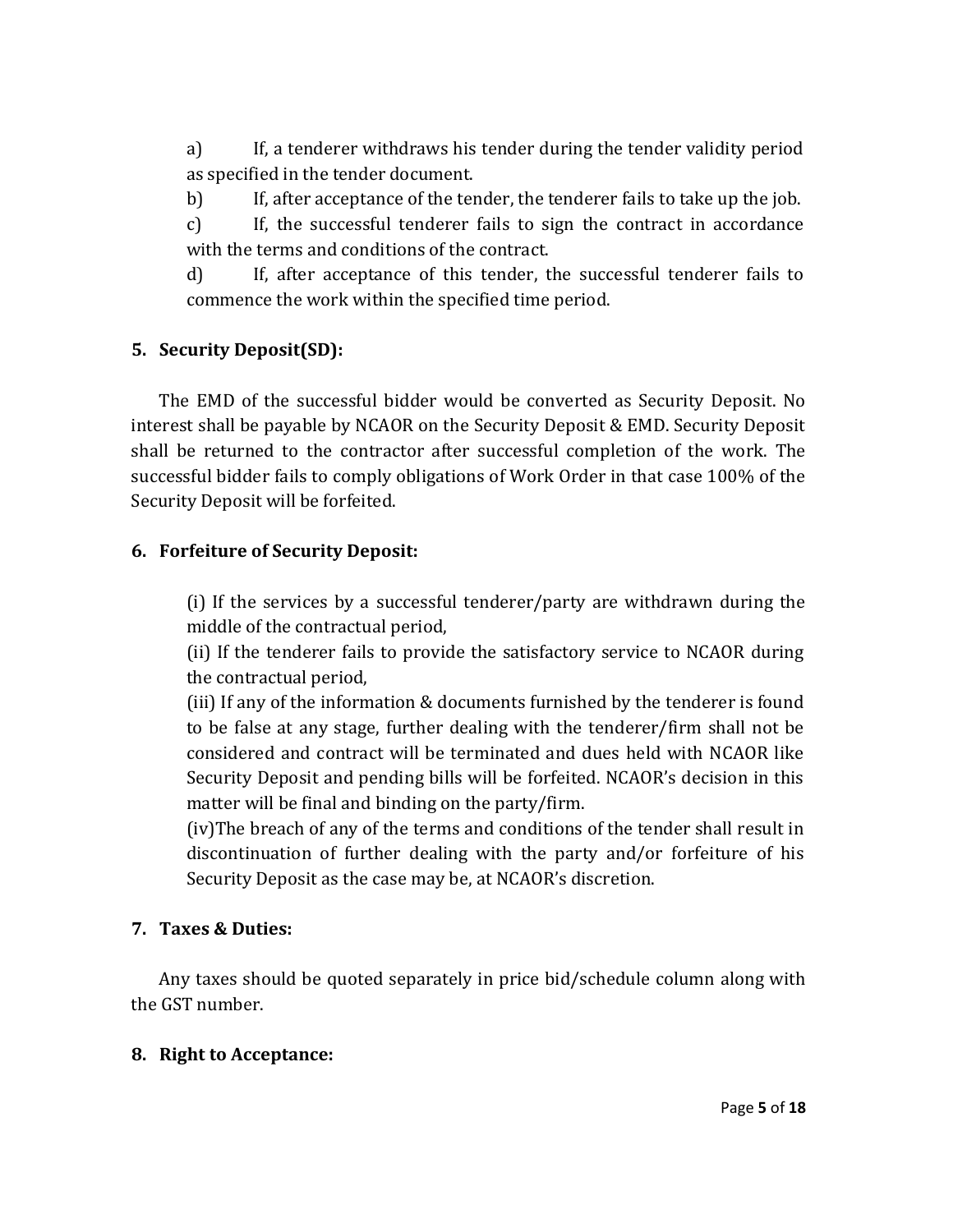Director, NCAOR reserves the right to accept or reject any or all tenders, either in part or full or the right to not to accept the lowest offer, without assigning any reason, whatsoever. In case of any dispute on this matter or during contract period, NCAOR's decision in all matters shall be final and legally binding on the tenderer/contractor/party.

#### **09. a) Condition of Vehicles:**

- (i) The vehicles to be provided should not be earlier than 2013.
- (ii) The vehicles shall be kept in good running condition and it will have clean upholstery with white covers.
- (iii) Seats must be comfortable and with seat covers.
- (iv) Vehicle with damaged body due to accidents etc will not be acceptable.
- (v) No payment shall be made if the vehicle is found in dirty or shabby condition.
- (vi) The vehicles will have to be fitted/provided with the following accessories/utilities: -

a)Clean seat covers and floor mates

- b) Quality radio music system
- c) Tissue paper box
- d) Car perfume
- e) Seat Belts (front and Rear)

## **b) The Tenderer should ensure that the Drivers with the Vehicle shall report for duty:**

(i) With proper driving license, tourist vehicle license, vehicle insurance certificate, PUC Certificate etc.

(ii) Tank with fuel to cover minimum 200 Kms.

- (iii) Driver in proper uniform.
- (iv) Driver with proper shave and haircut.

(v) The driver of the vehicle must have all the valid documents in his possession all the times, while plying the vehicle.

(vi) The vehicle should be defect free.

(vii) Driver shall also ensure that he conducts himself in a proper and orderly manner at all times while on assignments under the contract resulting from this tender. Any misbehaviour with officers/staff or occupant will be viewed seriously and may lead to cancellation of the contract with warning in advance.

Page **6** of **18** (viii) Driver should not indulge in any activity inimical to security of the officer/s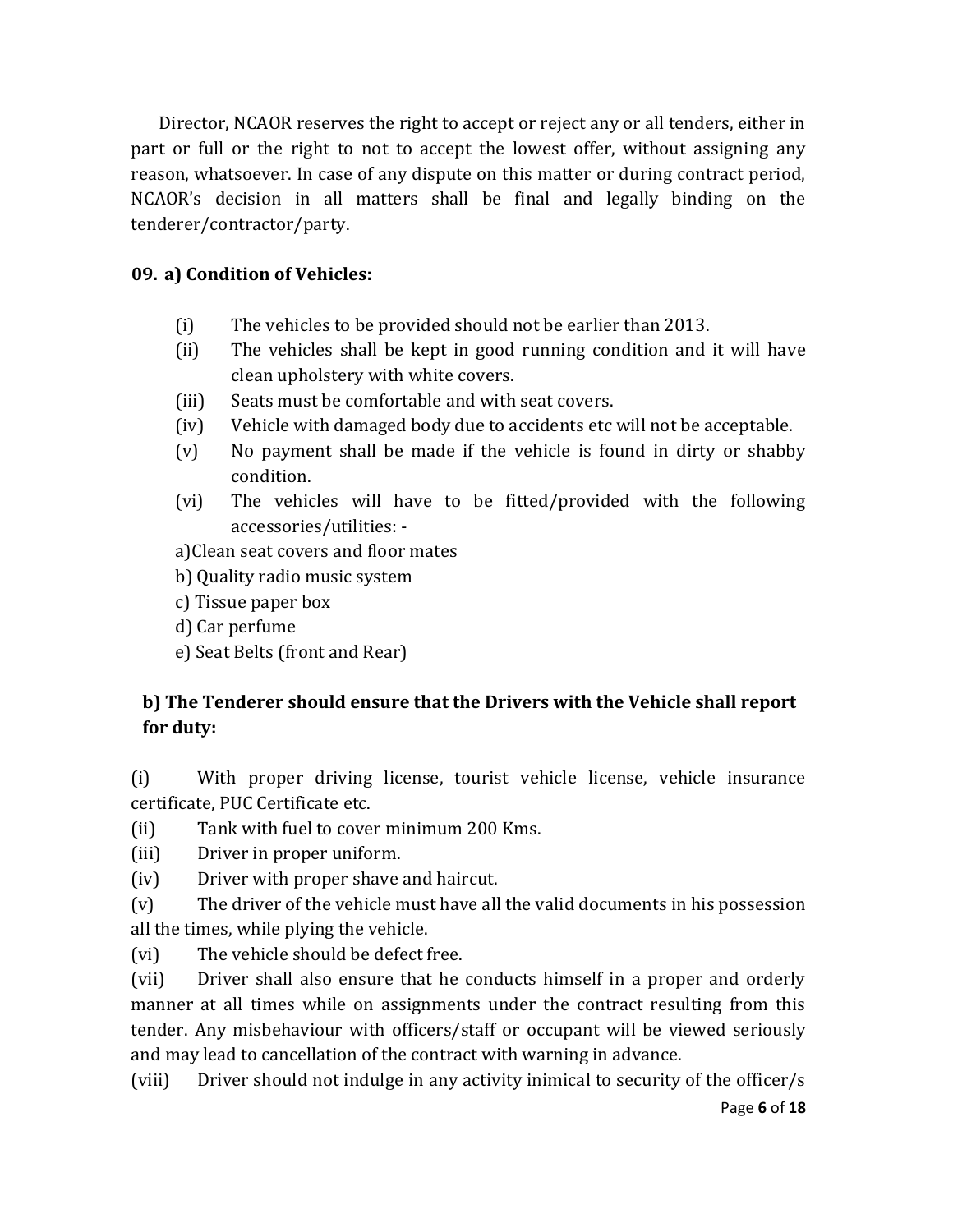travelling in his car.

# **c) Conditions for operating:**

(i) In case of a break down, an alternative arrangement shall be made by the Tenderer immediately and the vehicle shall report for duty at the given time and place, where breakdown take place.

(ii) The vehicle shall report for duty as and when required including Sundays/Holidays, without any additional charges. If the vehicle does not report for duty on Holidays/Sundays or any working day as per NCAOR requirement, NCAOR shall hire the vehicle from other sources and payment of hiring of vehicle shall be deducted from party's bill.

(iii) The drivers of the vehicle provided must follow traffic rules and other regulations prescribed by the Govt. from time to time. Drivers should be familiar with all important places.

(iv) The Tenderer should have the arrangements for repairing their vehicle in a short time and during the repair time the Tenderer should provide a substitute vehicle and driver immediately so that there is no inconvenience/ disruption in the work of the Office.

(v) Telephone facility (24 hours) must be available with the transporter/agency (vi) In case, the tenderer's vehicle does not report for duty and NCAOR hires a vehicle in lieu thereof, the actual hired amount shall be recovered from the party/tenderer from the monthly billed amount.

(vii) Toll, parking and ferry charges will be paid extra on actual, by NCAOR against documentary proof/bills only.

(viii) The tourist taxis should have a valid permit for plying in Goa, Karnataka and Maharashtra.

(ix) The taxi should be available on prior information to operate more than 100 kms. and outside the Goa state limits as and when required from time to time.

(viii) When a taxi is called for duty on any day by NCAOR, only actual timings as mentioned by the user/NCAOR in the trip slip of the duty performed will be considered.

(ix) The driver should be available in his vehicle all the time and should leave his vehicle after obtaining specific permission from the user, if required.

(x) Responsibility to get the trip slip signed by the Authorised Officer of NCAOR/user solely rests with the driver/party. If the vehicle is being used by any outsider with NCAOR permission, it will be the responsibility of the Driver/party to obtain the endorsement of the concerned officer from NCAOR.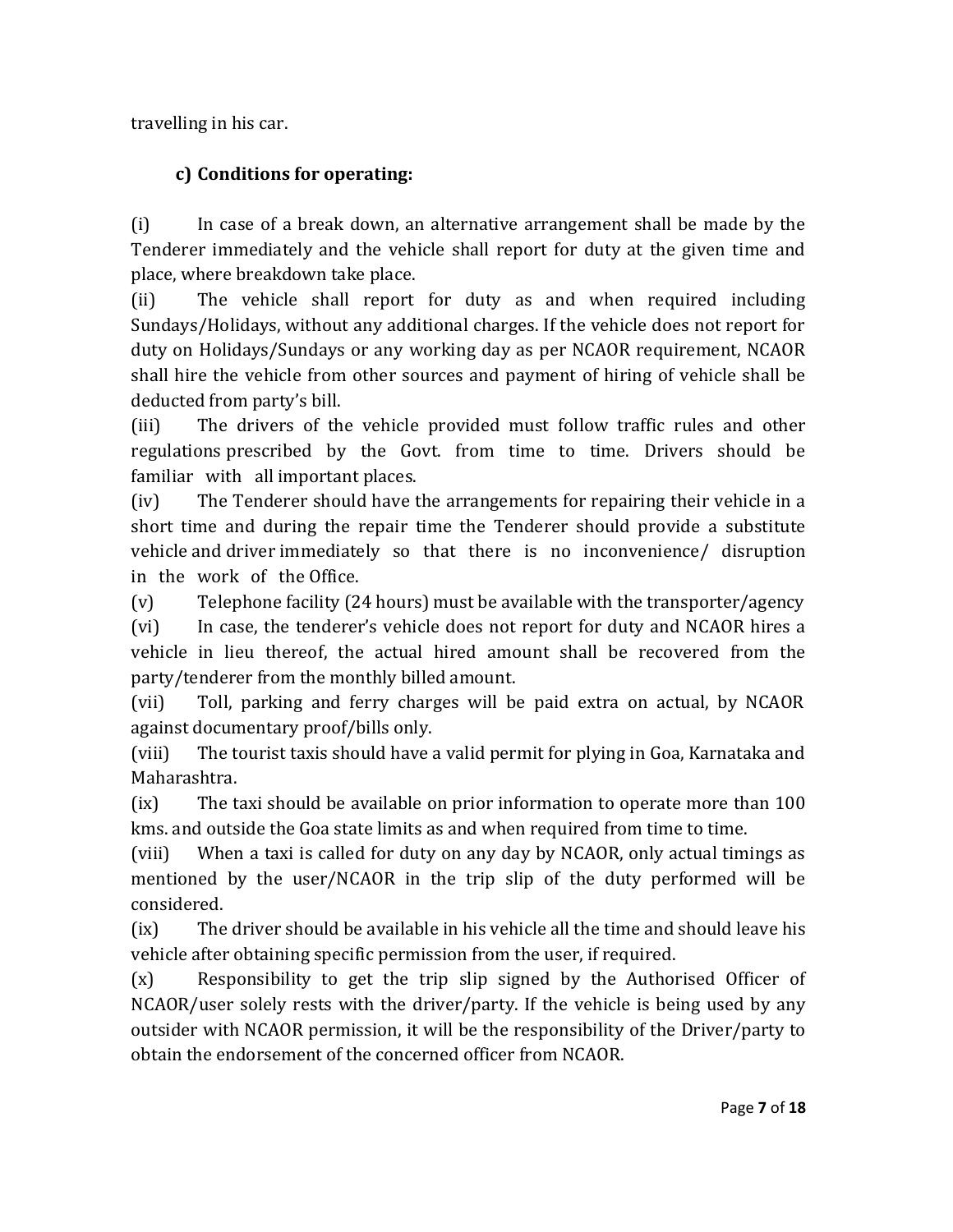## **(vii) Reckoning of distance run & duty timing:**

Kilometre reading and duty timing of the vehicle will be started (counted) from NCAOR, Goa Gate and back. However, if vehicle required other than NCAOR premises and directed to report the vehicle other than NCAOR, kilometre reading and duty timing of the vehicle will be counted from Vasco and closing kilometre and duty timing will be counted at the close of journey by user at Vasco or NCAOR as the case may be. Payment will be released only as per entry made by user and certified by the NCAOR Officer in prescribed duty trip slip.

### **(viii) Compliance with Acts/Rules:**

a. The tenderer shall ensure all the time proper safety of the persons carried by him in his vehicle. He shall also comply with all the Rules, Regulations, Notification and Provisions of all the Acts pertaining to the operations of the Motor Vehicles.

b. Contractor shall comply all statutory Acts, labour laws/regulations/motor vehicle Act etc.

c. The engagement and employment of drivers and payment of wages to them as per existing provisions of various labour laws and regulations is the sole responsibility of the contractor and any breach of such laws or regulations shall be deemed to be breach of this contract.

## **(ix) Speed Limits:**

The driver of the tenderer's vehicle shall strictly observe the safe speed limits in the town, on the highways and shall not resort to any negligent/reckless driving.

## **(x)Tea/Lunch Break:**

The driver of the vehicle shall be available in or around the vehicle at all times, and shall report for the assignments at a short notice. However, a tea/lunch break will only be allowed with prior permission of the concerned Officer/user of the vehicle.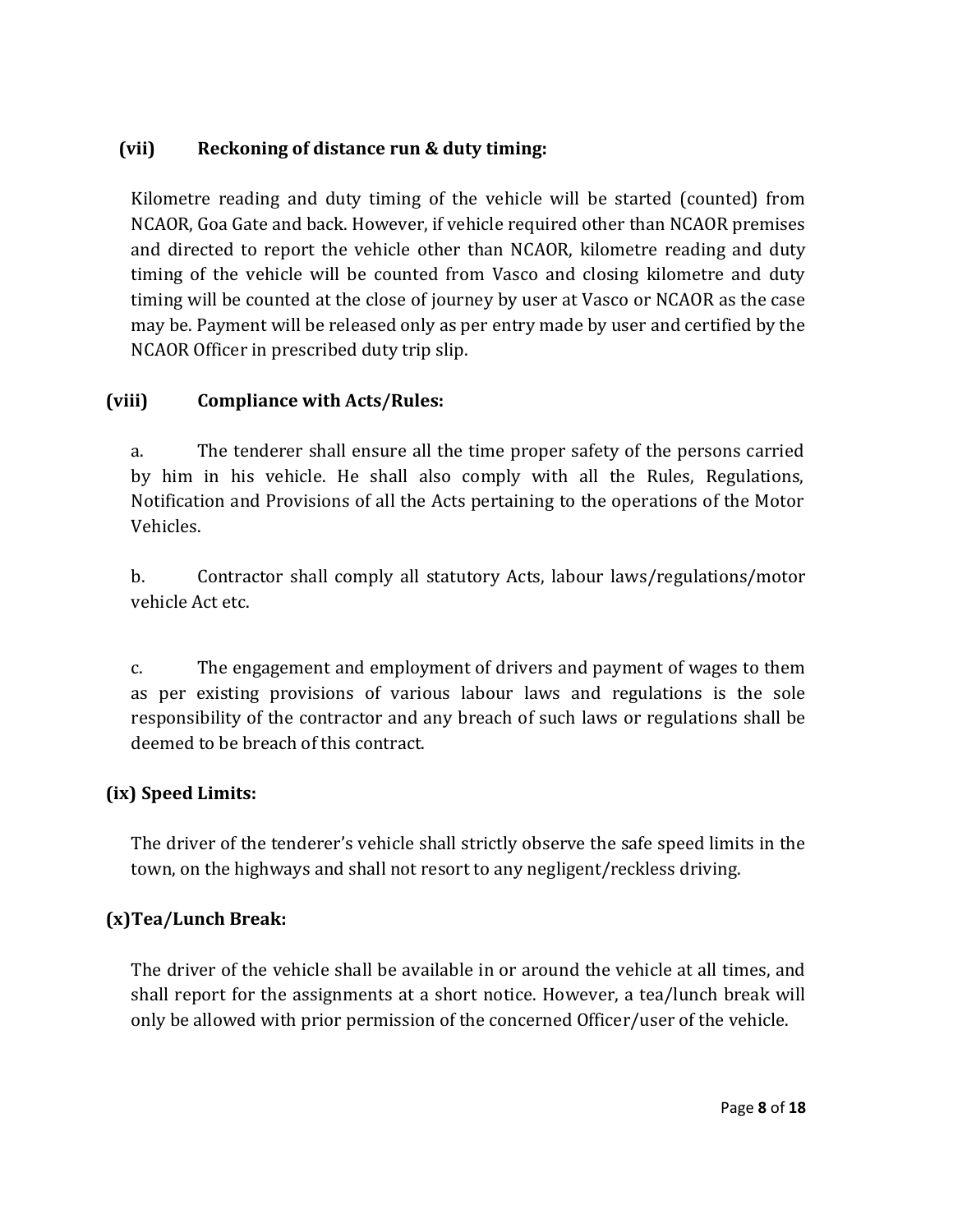### **(xi) Consumption of Liquor:**

The tenderer shall ensure that the driver of his vehicle doesn't report for duty under the influence of liquor. He shall also ensure that he conducts himself in a proper and orderly manner at all times, while on assignments under the Contract resulting from this tender, and any lapse in this regard leads to termination of contract without any notice in this regard and decision will be final and binding on the contractor.

## **(xii) Smoking while driving:**

The tenderer shall ensure that the driver of his vehicle doesn't indulge in Smoking while driving. He shall also ensure that he conducts himself in a proper and orderly manner at all times, while on assignments.

## **(xiii) Playing Cards/Gambling:**

Playing cards/gambling are totally forbidden inside NCAOR premises. Any driver found violating these rules will be liable for termination of his services forthwith and the party shall arrange the replacement with immediate effect.

#### **(xiv) Payment:**

a. Payment will be made within 30 days on submission of bill in duplicate along with duty trip slip duly filled and signed by the respective officer/user. TDS as applicable will be deducted. No advance payment will be made.

b. Bills duly completed in all respects should be submitted month-wise. Delay in submission of the bills may result in delay of payment, for which the NCAOR shall not be held responsible.

c. PAN should be of Billed entity, if not payment will be made to PAN holder.

## **18. Penalty:**

(a) If the Contractor fails to provide the agreed taxi make, model, year of manufacturing and registration as per scope of work more than two occasions in a calendar month, then 10% of the monthly billed amount will be deducted as penalty.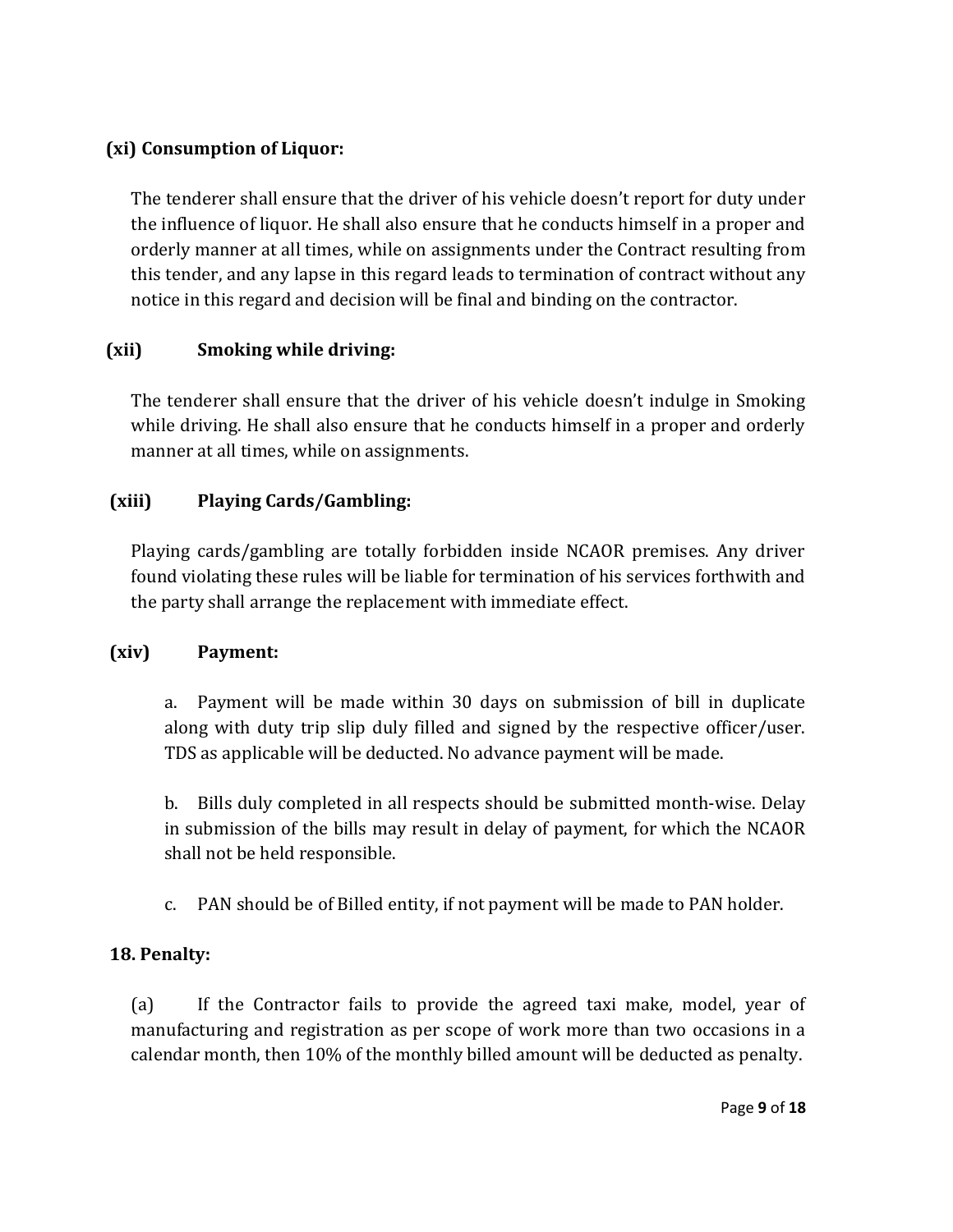(b) Any complaint from the users regarding poor upkeep, maintenance, nonavailability of above accessories or any of the conditions prescribed for drivers not being met would attract a cut from the bill @ 10% of the monthly billed amount.

#### **19. Security:**

The tenderer shall make his own reasonable arrangement for the safety of his vehicle. NCAOR will not be responsible for loss due to any reasons.

### **20. Indemnity:**

The tenderer shall indemnify NCAOR against any or all liabilities, legal, financial or otherwise, which may arise during the currency of the Contract as a result of noncompliance with the aforesaid Terms and Conditions or otherwise.

### **21. Cancellation of Contract:**

The Contract resulting from this tender may be terminated by NCAOR at any time during its currency without any notice or without assigning any reason thereof or compensation in lieu, thereof. However, in case, if the tenderer wants to cease the Contract, he shall have to give two months' notice to NCAOR.

#### **22. Nature of Contract:**

The Order resulting from the tender shall be treated as an individual contract and it shall not create any general lien on the tenderer and shall not get prejudiced in execution due to any situation arising out to some other contract that the tenderer may have with NCAOR.

#### **23. Rejection of Tender/Quotation:**

Tender/Quotation duly completed in all respect along with necessary document should be submitted at NCAOR, on or before due date and time. Quotation received without signature, seal document or incomplete quotation/tender will be summarily rejected.

#### **24. Jurisdiction:**

Page **10** of **18** In the event of any dispute/difference remains unresolved through NCAOR, the same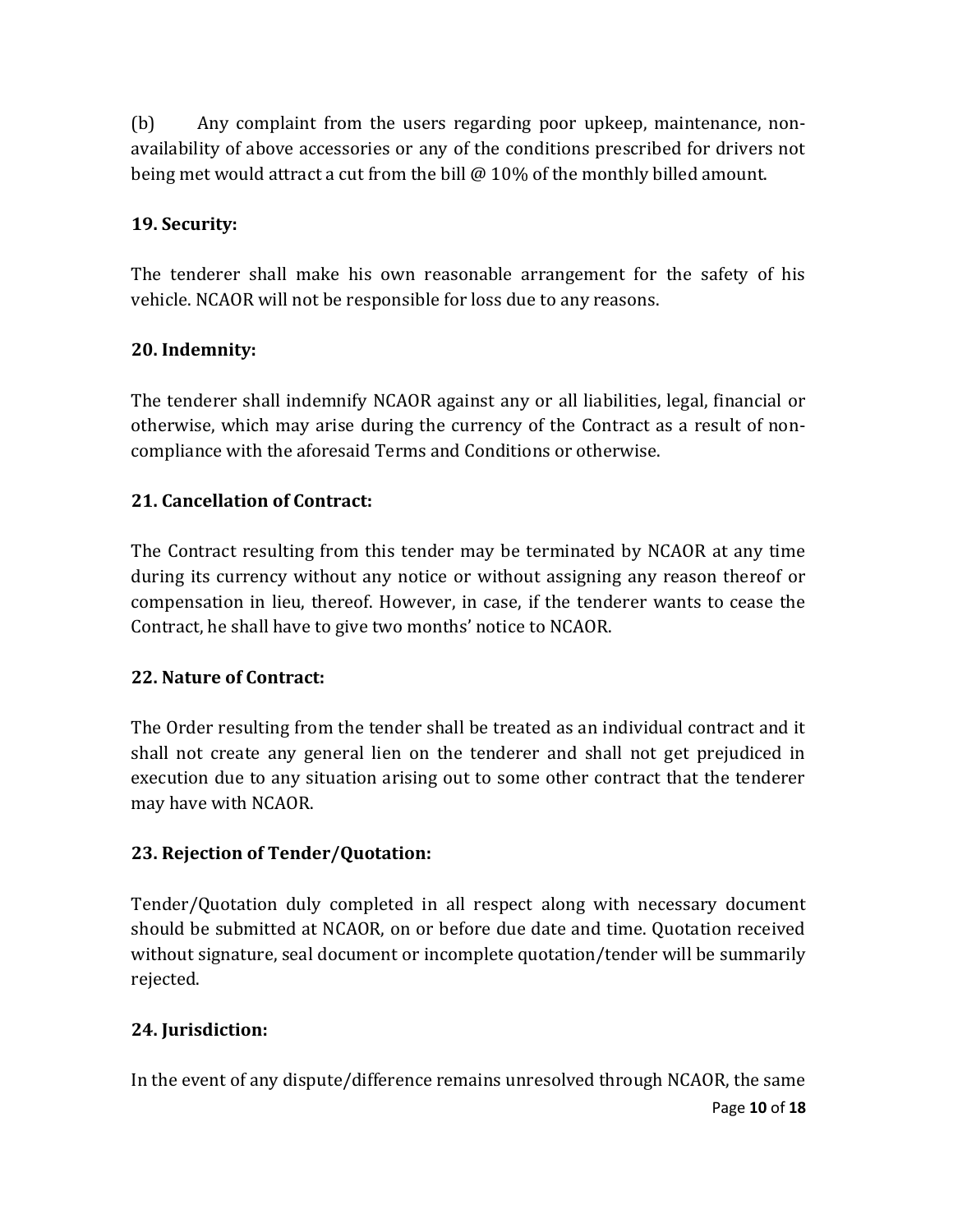shall be subject to the jurisdiction of the 'Court in Goa'.

**25.**Tenderer submitting a tender would be presumed to have read and fully understood all the terms and conditions and instructions contained in the tender documents and parts / annexure thereof. No enquiry, verbal or written, shall be entertained in respect of acceptance / rejection of the tender.

## **26. The Annexure I to V will form part of the Tender.**

(I/We hereby agree to the above terms and conditions)

Signature and seal of the tenderer Date: Seal: Full Address: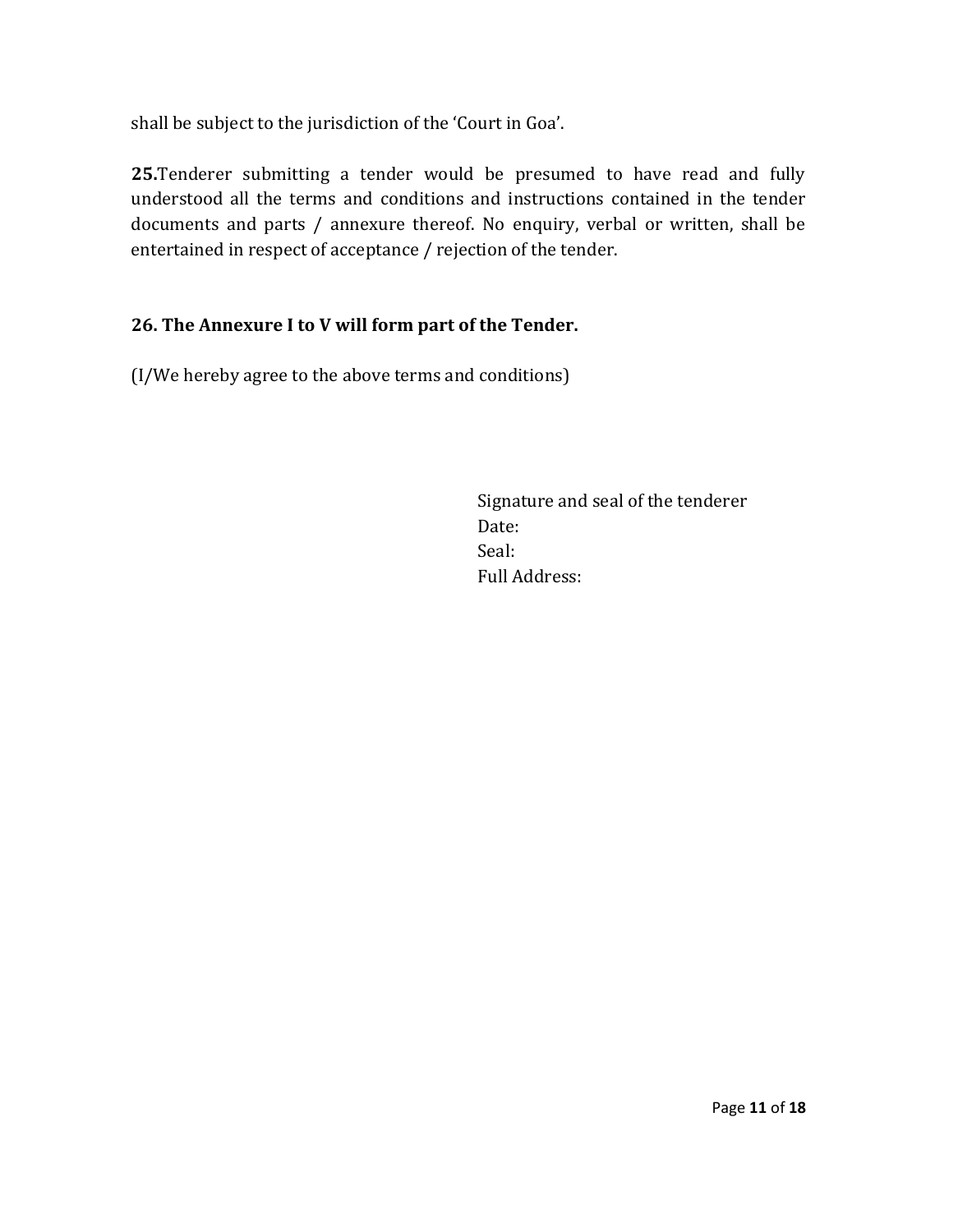#### **ANNEXURE-II**

## PARTICULARS OF THE TENDERER

(Bidder should fill this form and enclose along with original copy of the tender duly signed)

| 1. | Name of the Bidder (Party):                        |
|----|----------------------------------------------------|
| 2. | Firm of Bidder:                                    |
| 3. | Telephone No. (Office):                            |
| 4. | Mobile:                                            |
| 5. | Telephone No. (Residence):                         |
| 6. | Office Address:                                    |
| 7. | <b>Residential Address</b>                         |
| 8. | PAN of the Bidder:<br>(Copy of PAN to be attached) |

Signature and seal of the Tenderer Date: Seal: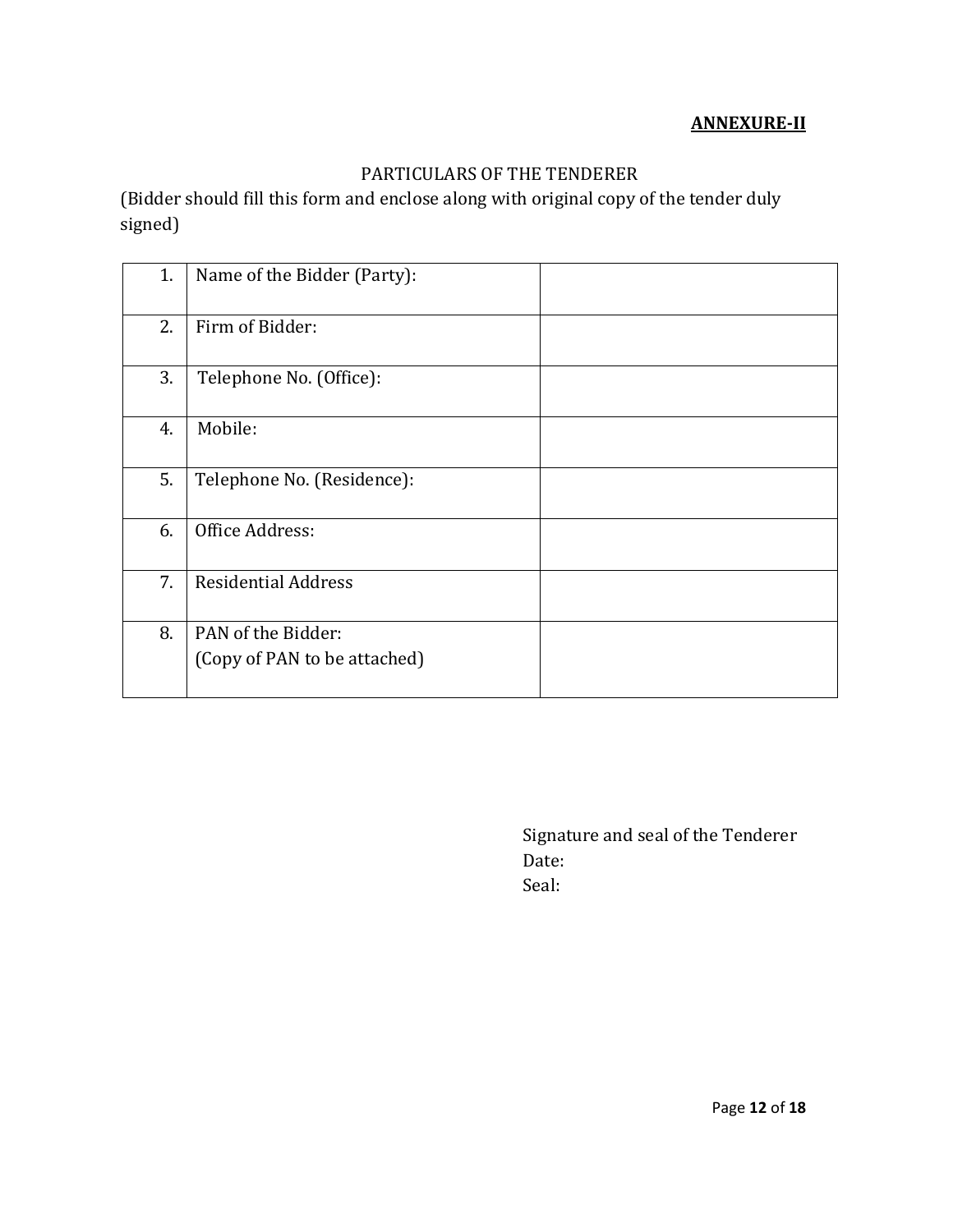Details of vehicle - Wagon-R/SwiftD'zire/Ertiga/Etios/Innova/Xylo/Scorpio/CorolaAltis/Honda City registered in contractor/individual owner or bidder's company name as taxi. Registered taxi/vehicles model and its make year should not be earlier than 2013. Proofs of claimed documents are to be submitted with the tender.

| Particulars                       | Vehicle details |
|-----------------------------------|-----------------|
| Taxi make & Model                 |                 |
| Year of manufacturing             |                 |
| Registration No. & Year           |                 |
| Owner's Name                      |                 |
| Vehicle permit for commercial use |                 |

Signature and seal of the Tenderer Date: Seal: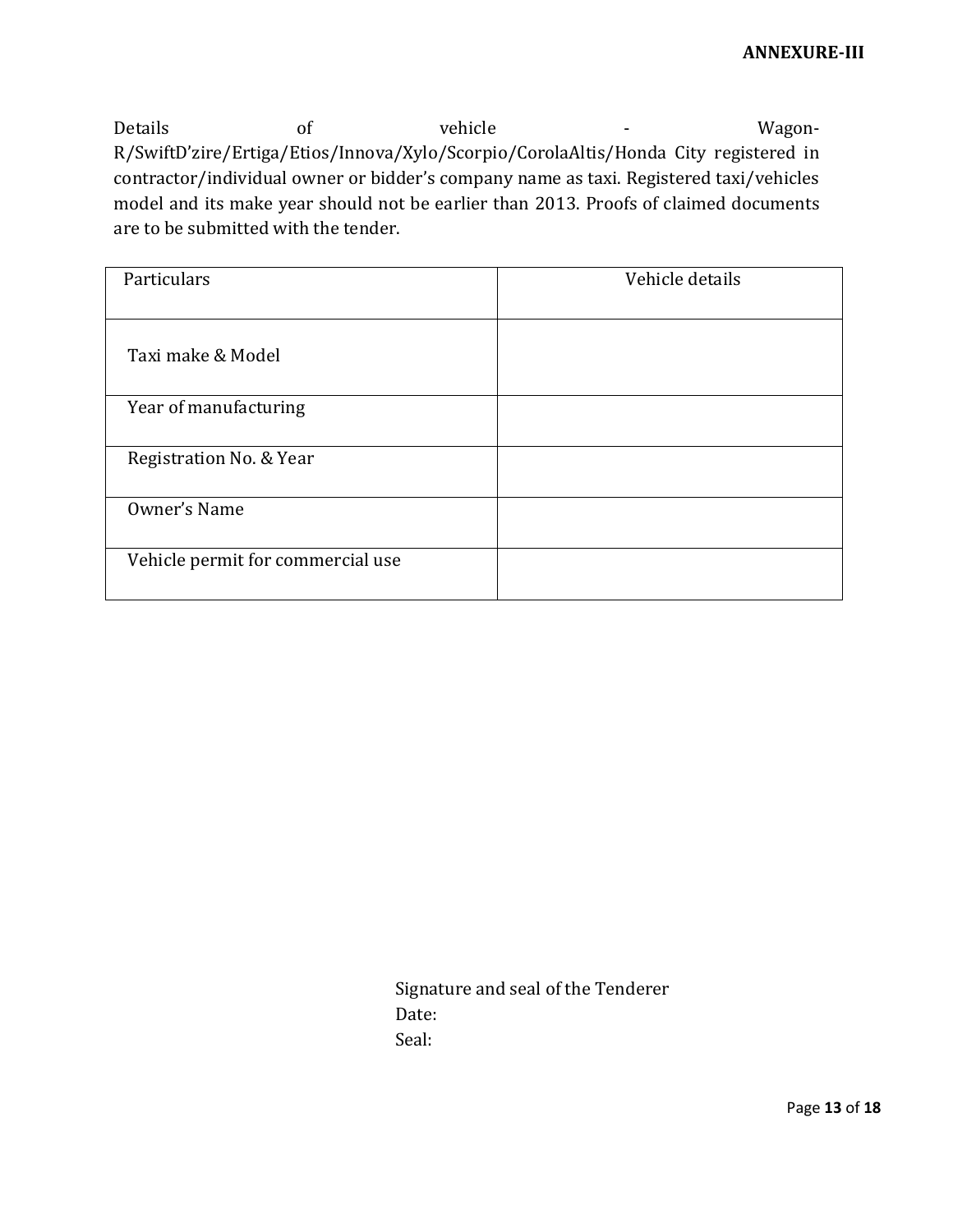#### **ANNEXURE-IV**

#### **PRICE BID FORMAT**

- 1. The bidders should quote for all categories of price bid from Sl. No. 01 to 09, failing which the bid will not be considered.
- 2. The rates to be quoted all inclusive i.e. fuel, driver, taxes, etc.
- 3. The quoted taxi/bus/vehicles model and its make year should not be earlier than 2013.

| Sl.            |                                     |                    |                    | <b>Unit Rate</b> | Total         | Taxes      | Total     |
|----------------|-------------------------------------|--------------------|--------------------|------------------|---------------|------------|-----------|
|                |                                     |                    |                    | (INR)            | charges       | applicable | charges   |
|                |                                     |                    |                    |                  | (INR)         |            | inclusive |
|                | Name &                              |                    | Quantity           |                  |               | (GST)      | of taxes  |
|                | make of                             |                    | per                |                  |               |            | (INR)     |
|                | taxi/bus                            | Description        | annum <sup>*</sup> |                  |               |            |           |
| (1)            |                                     |                    |                    | (5)              | $(4)$ x $(5)$ | (7)        | $(6) +$   |
|                | (2)                                 | (3)                | (4)                |                  | $= (6)$       |            | (7)       |
|                | <b>Air Conditioned Vehicle (AC)</b> |                    |                    |                  |               |            |           |
|                |                                     |                    |                    |                  |               |            |           |
| 01             | Wagon-R                             | Upto 50 Km or 5    |                    |                  |               |            |           |
|                | (AC)/ Liva                          | hrs.               | <b>50 Nos</b>      |                  |               |            |           |
|                | (AC)                                | Upto 100 Km or     |                    |                  |               |            |           |
|                |                                     | upto 10 hrs.       |                    |                  |               |            |           |
|                |                                     |                    | <b>500 Nos</b>     |                  |               |            |           |
|                |                                     | Per Km rate for    |                    |                  |               |            |           |
|                |                                     | extra Kms          |                    |                  |               |            |           |
|                |                                     |                    | 700 Km             |                  |               |            |           |
|                |                                     | Per Hour rate for  |                    |                  |               |            |           |
|                |                                     | extra hours up to  |                    |                  |               |            |           |
|                |                                     | 10 pm when taxi    |                    |                  |               |            |           |
|                |                                     | is not running     |                    |                  |               |            |           |
|                |                                     | (for Halt charges) | 200 Hour           |                  |               |            |           |
|                |                                     | Night halt         |                    |                  |               |            |           |
|                |                                     | charges from       |                    |                  |               |            |           |
|                |                                     | 10:00 pm to        |                    |                  |               |            |           |
|                |                                     | 06:00am            |                    |                  |               |            |           |
|                |                                     |                    | 100 Halts          |                  |               |            |           |
| $\overline{2}$ | Swift D'zire/                       | Upto 50 Km or 5    |                    |                  |               |            |           |
|                | Ertiga/Etios                        | hrs.               |                    |                  |               |            |           |
|                |                                     |                    | <b>100 Nos</b>     |                  |               |            |           |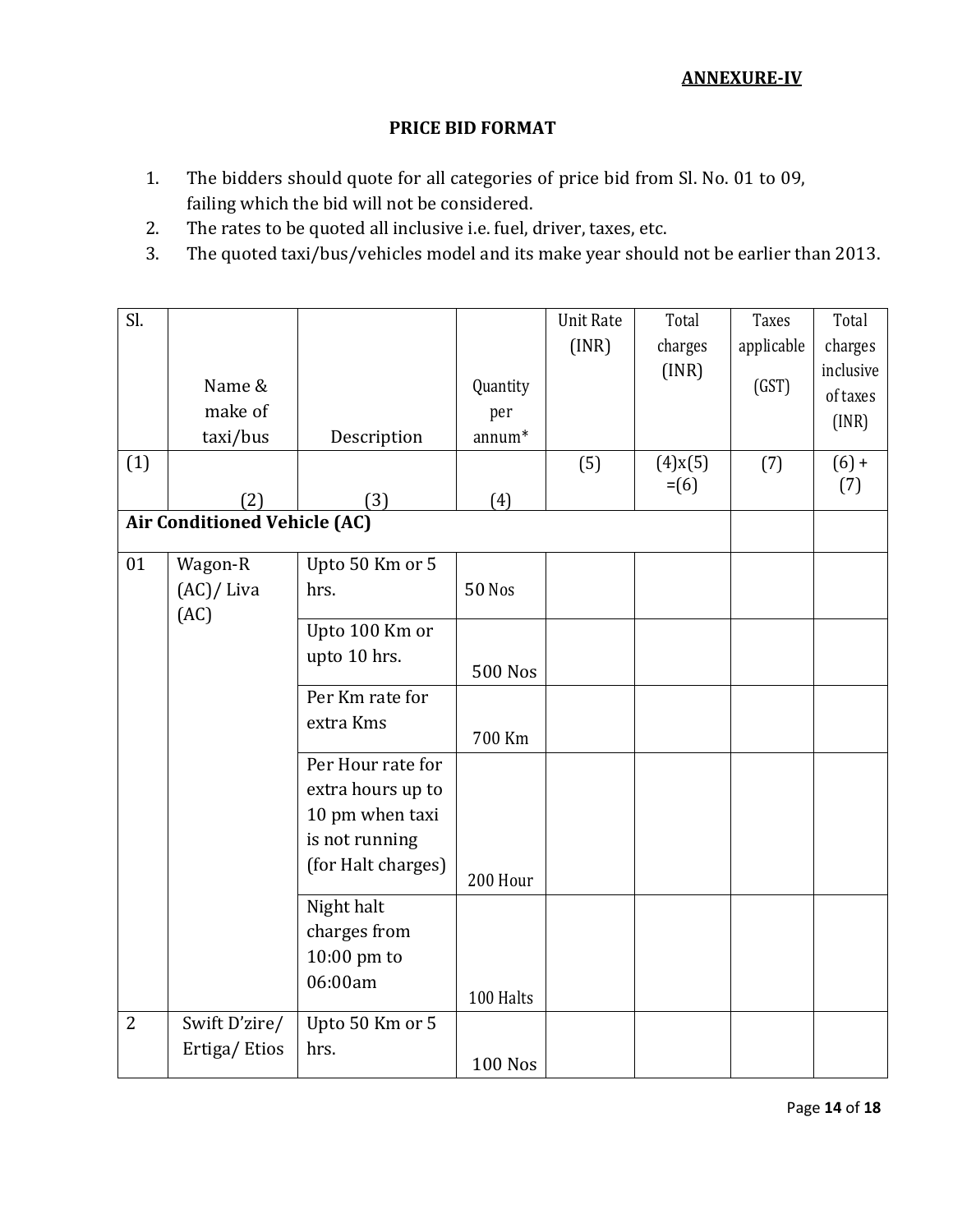|                | (AC)           | Upto 100 Km or      |                |  |  |
|----------------|----------------|---------------------|----------------|--|--|
|                |                |                     |                |  |  |
|                |                | upto 10 hrs.        | 1000 Nos       |  |  |
|                |                | Per Km rate for     |                |  |  |
|                |                | extra Kms           |                |  |  |
|                |                |                     | 2000 Km        |  |  |
|                |                | Per Hour rate for   |                |  |  |
|                |                | extra hours up to   |                |  |  |
|                |                | 10 pm when taxi     |                |  |  |
|                |                | is not running      |                |  |  |
|                |                | (for Halt charges)  | 2000           |  |  |
|                |                |                     | Hour           |  |  |
|                |                | Night halt          |                |  |  |
|                |                | charges from        |                |  |  |
|                |                | 10:00 pm to         |                |  |  |
|                |                | 06:00am             | 1000           |  |  |
|                |                |                     | Halts          |  |  |
| 3              | Innova/        | Upto 50 Km or 5     |                |  |  |
|                | Xylo/          | hrs.                | <b>100 Nos</b> |  |  |
|                | Scorpio/       | Upto 100 Km or      |                |  |  |
|                | <b>XUV 500</b> | upto 10 hrs.        |                |  |  |
|                | (AC)           |                     | 1000 Nos       |  |  |
|                |                | Per Km rate for     |                |  |  |
|                |                | extra Kms           | 2000 Km        |  |  |
|                |                | Per Hour rate for   |                |  |  |
|                |                | extra hours up to   |                |  |  |
|                |                | 10 pm when taxi     |                |  |  |
|                |                | is not running (for | 1000           |  |  |
|                |                | Halt charges)       | Hour           |  |  |
|                |                | Night halt          |                |  |  |
|                |                | charges from        |                |  |  |
|                |                | 10:00 pm to         | 300            |  |  |
|                |                | 06:00am             | Halts          |  |  |
| $\overline{4}$ | CorolaAltis/   |                     |                |  |  |
|                | Honda          | Upto 50 Km or 5     |                |  |  |
|                | City(AC)       | hrs.                | 25 Nos         |  |  |
|                |                | Upto 100 Km or      |                |  |  |
|                |                | upto 10 hrs.        | <b>50 Nos</b>  |  |  |
|                |                | Per Km rate for     |                |  |  |
|                |                | extra Kms           | 500 Km         |  |  |
|                |                | Per Hour rate for   | 200            |  |  |
|                |                |                     |                |  |  |
|                |                | extra hours up to   | hour           |  |  |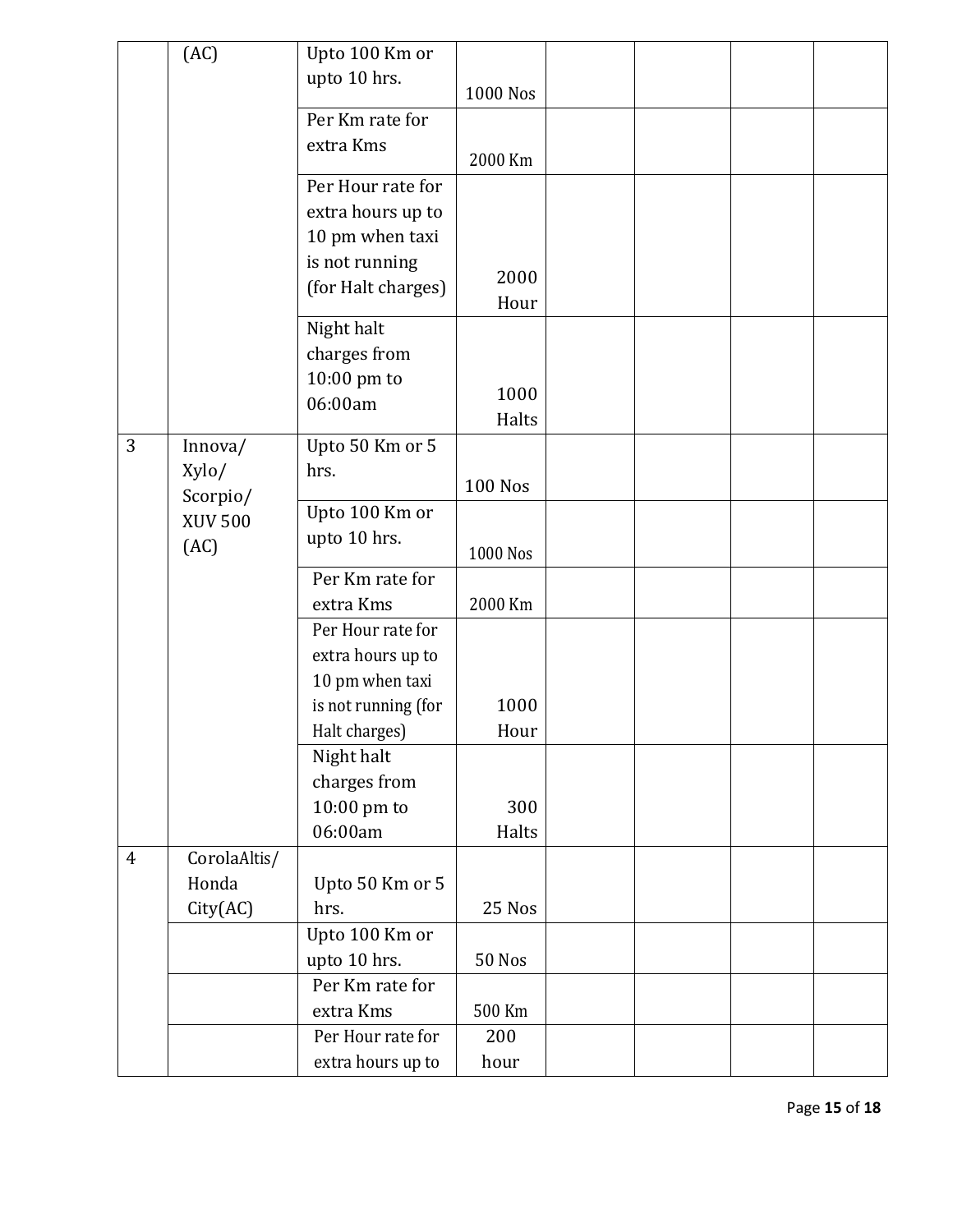|   |             | 10 pm when taxi     |                |  |  |
|---|-------------|---------------------|----------------|--|--|
|   |             | is not running (for |                |  |  |
|   |             | Halt charges)       |                |  |  |
|   |             | Night halt          |                |  |  |
|   |             | charges from        |                |  |  |
|   |             | 10:00 pm to         |                |  |  |
|   |             | 06:00am             | 50 halts       |  |  |
| 5 |             | Upto 50 Km or 5     |                |  |  |
|   | 12Passenger | hrs.                | 25 nos         |  |  |
|   | Seater      | Upto 100 Km or      |                |  |  |
|   | Tempo       | upto 10 hrs.        | 50nos          |  |  |
|   | Traveller   | Per Km rate for     |                |  |  |
|   | (AC)        | extra Kms           | <b>100 Kms</b> |  |  |
|   |             | Per Hour rate for   |                |  |  |
|   |             | extra hours up to   |                |  |  |
|   |             | 10 pm when          |                |  |  |
|   |             | tempo is not        |                |  |  |
|   |             | running (for        |                |  |  |
|   |             | Halt charges)       | 100 hrs        |  |  |
|   |             | Night halt          |                |  |  |
|   |             | charges from        |                |  |  |
|   |             | 10:00 pm to         |                |  |  |
|   |             | 06:00am             | 10 Halts       |  |  |
| 6 | 23          |                     |                |  |  |
|   | Passenger   |                     |                |  |  |
|   | Seater Bus  | Upto 50 Km or 5     |                |  |  |
|   | (AC)        | hrs.                | 10 Nos         |  |  |
|   |             | Upto 100 Km or      |                |  |  |
|   |             | upto 10 hrs.        | 30 Nos         |  |  |
|   |             | Per Km rate for     |                |  |  |
|   |             | extra Kms           | 300 Km         |  |  |
|   |             | Per Hour rate for   |                |  |  |
|   |             | extra hours up to   |                |  |  |
|   |             | 10 pm when taxi     |                |  |  |
|   |             | is not running (for |                |  |  |
|   |             | Halt charges)       | 100hour        |  |  |
|   |             | Night halt          |                |  |  |
|   |             | charges from        |                |  |  |
|   |             | 10:00 pm to         | 5              |  |  |
|   |             | 06:00am             | halts          |  |  |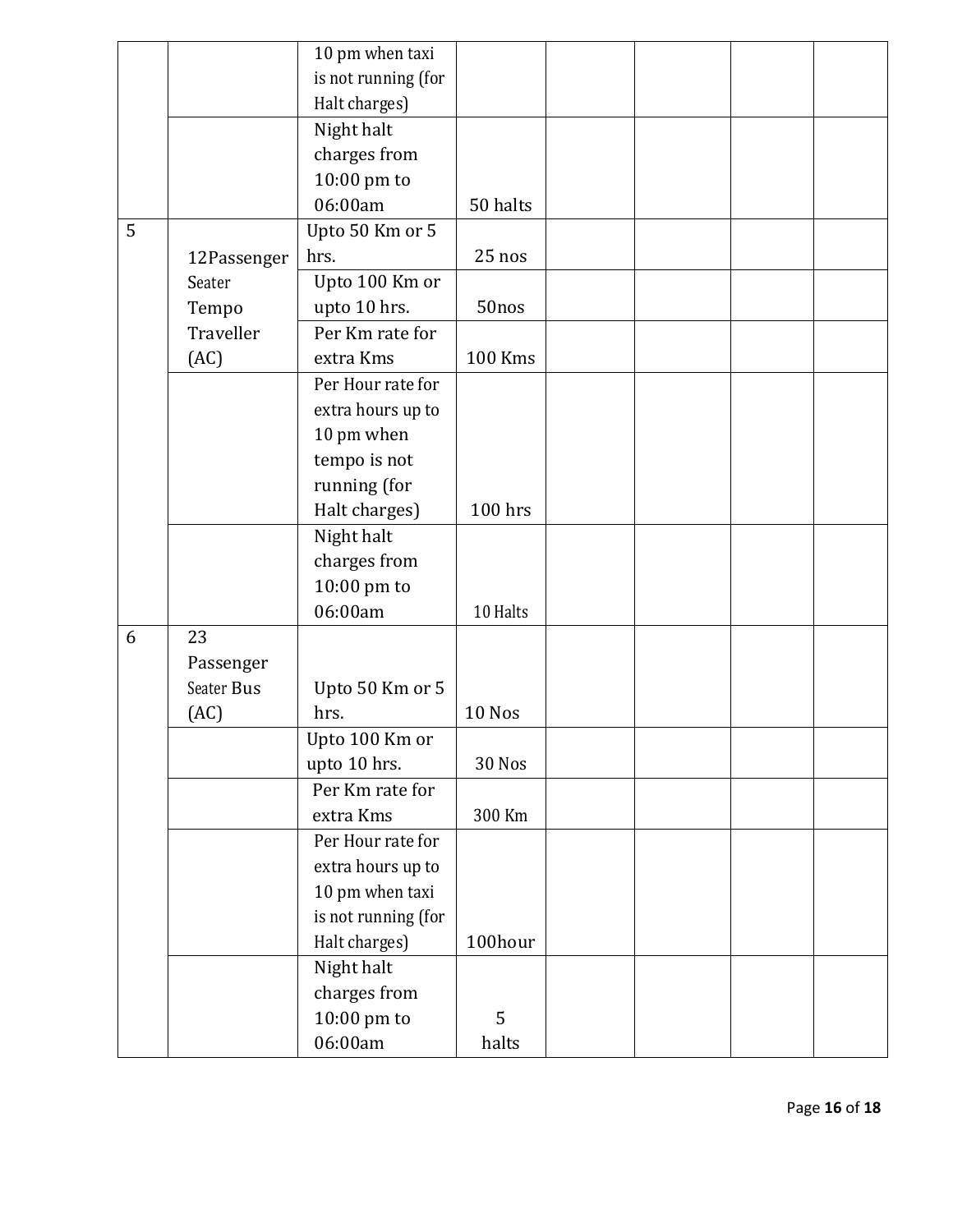| $\overline{7}$ | 32              |                              |            |  |  |
|----------------|-----------------|------------------------------|------------|--|--|
|                | passenger       | Upto 50 Km or 5              | 5          |  |  |
|                | seater (AC)     | hrs.                         | <b>Nos</b> |  |  |
|                |                 | Upto 100 Km or               | 20         |  |  |
|                |                 | upto 10 hrs.                 | <b>Nos</b> |  |  |
|                |                 | Per Km rate for              | 200        |  |  |
|                |                 | extra Kms                    | Km         |  |  |
|                |                 | Per Hour rate for            |            |  |  |
|                |                 | extra hours up to            |            |  |  |
|                |                 | 10 pm when taxi              |            |  |  |
|                |                 | is not running (for          | 100        |  |  |
|                |                 | Halt charges)                | hour       |  |  |
|                |                 | Night halt                   |            |  |  |
|                |                 | charges from                 |            |  |  |
|                |                 | 10:00 pm to                  | 5          |  |  |
|                |                 | 06:00am                      | halts      |  |  |
|                |                 | <b>Cargo loading Vehicle</b> |            |  |  |
| 8              | TATA ACE/       | Upto 50 Km or 5              |            |  |  |
|                | Mahindra        | hrs.                         | 2 Nos      |  |  |
|                | Supero (Non     | Upto 100 Km or               |            |  |  |
|                | AC)             | upto 10 hrs.                 | 5 Nos      |  |  |
|                |                 | Per Km rate for              |            |  |  |
|                |                 | extra Kms                    | 100 Km     |  |  |
|                |                 | Per Hour rate for            |            |  |  |
|                |                 | extra hours up to            |            |  |  |
|                |                 | 10 pm when taxi              |            |  |  |
|                |                 | is not running (for          |            |  |  |
|                |                 | Halt charges)                | 50 Hr      |  |  |
|                |                 | Night halt                   |            |  |  |
|                |                 | charges from                 |            |  |  |
|                |                 | 10:00 pm to                  |            |  |  |
|                |                 | 06:00am                      | 5 halts    |  |  |
| 9              | <b>TATA 407</b> | Upto 50 Km or 5              |            |  |  |
|                | Goods           | hrs.                         | 5 Nos      |  |  |
|                | Carrier (Non    | Upto 100 Km or               |            |  |  |
|                | AC)             | upto 10 hrs.                 | 10 Nos     |  |  |
|                |                 | Per Km rate for              |            |  |  |
|                |                 | extra Kms                    | 100 Km     |  |  |
|                |                 | Per Hour rate for            |            |  |  |
|                |                 |                              |            |  |  |
|                |                 | extra hours up to            | 50 Hr      |  |  |